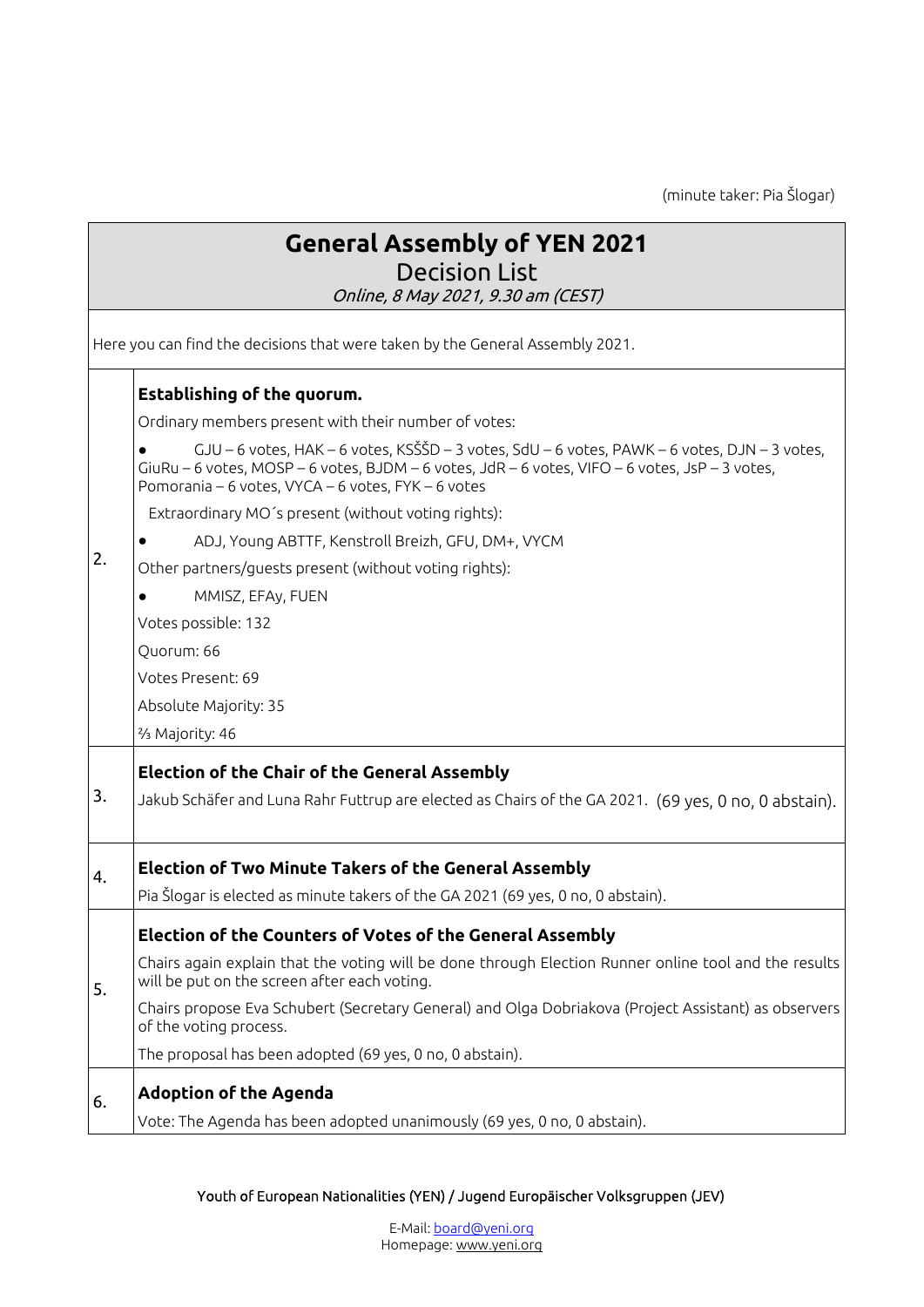| 7.  | Adoption of the Minutes of the General Assembly 2020<br>Vote: The minutes of the GA 2020 are adopted unanimously (69 yes, 0 no, 0 abstain).                                                                                                                                                                                                                                                                                                                                                                                                                              |
|-----|--------------------------------------------------------------------------------------------------------------------------------------------------------------------------------------------------------------------------------------------------------------------------------------------------------------------------------------------------------------------------------------------------------------------------------------------------------------------------------------------------------------------------------------------------------------------------|
|     | Discussion on Reports and Discharge of the Board                                                                                                                                                                                                                                                                                                                                                                                                                                                                                                                         |
| 9.  | 9.2 Discharge of the Board                                                                                                                                                                                                                                                                                                                                                                                                                                                                                                                                               |
|     | Vote: The Board is discharged unanimously (69 yes, 0 no, 0 abstain).                                                                                                                                                                                                                                                                                                                                                                                                                                                                                                     |
|     | 9.3 Adoption of the Budget 2021/2022                                                                                                                                                                                                                                                                                                                                                                                                                                                                                                                                     |
|     | Vote: The Budget 2021/2022 is adopted unanimously (69 yes, 0 no, 0 abstain).                                                                                                                                                                                                                                                                                                                                                                                                                                                                                             |
|     | Amendments to the Statutes and Rules of Procedure                                                                                                                                                                                                                                                                                                                                                                                                                                                                                                                        |
| 11. | 11.3 Vote on the Changes to the Statutes and Rules of Procedure                                                                                                                                                                                                                                                                                                                                                                                                                                                                                                          |
|     | Kristina Anxhara (VPIR/VYCA) and Pia Šlogar (VPER/Pomorania) present the proposed changes to the<br>Statutes and Rules of Procedure.                                                                                                                                                                                                                                                                                                                                                                                                                                     |
|     | Roll Call:                                                                                                                                                                                                                                                                                                                                                                                                                                                                                                                                                               |
|     | 72 votes are present in the Roll Call. The guorum is reached. Chairs remind the General Assembly that<br>two thirds majority is needed for the approval of changes of the Statutes, and an absolute majority for<br>the Rules of Procedure.                                                                                                                                                                                                                                                                                                                              |
|     | All changes to the Statutes are adopted as follows:<br>Vote: Amendment no. 1: 72 yes, 0 no, 0 abstain<br>Vote: Amendment no. 2: 72 yes, 0 no, 0 abstain<br>Vote: Amendment no. 3: 72 yes, 0 no, 0 abstain<br>Vote: Amendment no. 4: 72 yes, 0 no, 0 abstain<br>Vote: Amendment no. 5: 72 yes, 0 no, 0 abstain<br>Vote: Amendment no. 6: 72 yes, 0 no, 0 abstain<br>Vote: Amendment no. 7: 66 yes, 6 no, 0 abstain<br>Vote: Amendment no. 8: 72 yes, 0 no, 0 abstain<br>Vote: Amendment no. 9: 72 yes, 0 no, 0 abstain<br>Vote: Amendment no. 10: 72 yes, 0 no, 0 abstain |
|     | Vote: Amendment no. 11: 72 yes, 0 no, 0 abstain                                                                                                                                                                                                                                                                                                                                                                                                                                                                                                                          |
|     | Vote: Amendment no. 12: 72 yes, 0 no, 0 abstain                                                                                                                                                                                                                                                                                                                                                                                                                                                                                                                          |
|     | All changes to the Rules of Procedures are adopted as follows:                                                                                                                                                                                                                                                                                                                                                                                                                                                                                                           |
|     | Vote: Amendment no. 1: 72 yes, 0 no, 0 abstain                                                                                                                                                                                                                                                                                                                                                                                                                                                                                                                           |
|     | Vote: Amendment no. 2: 72 yes, 0 no, 0 abstain                                                                                                                                                                                                                                                                                                                                                                                                                                                                                                                           |
|     | Vote: Amendment no. 3: 72 yes, 0 no, 0 abstain                                                                                                                                                                                                                                                                                                                                                                                                                                                                                                                           |
|     | Vote: Amendment no. 4: 69 yes, 0 no, 3 abstain                                                                                                                                                                                                                                                                                                                                                                                                                                                                                                                           |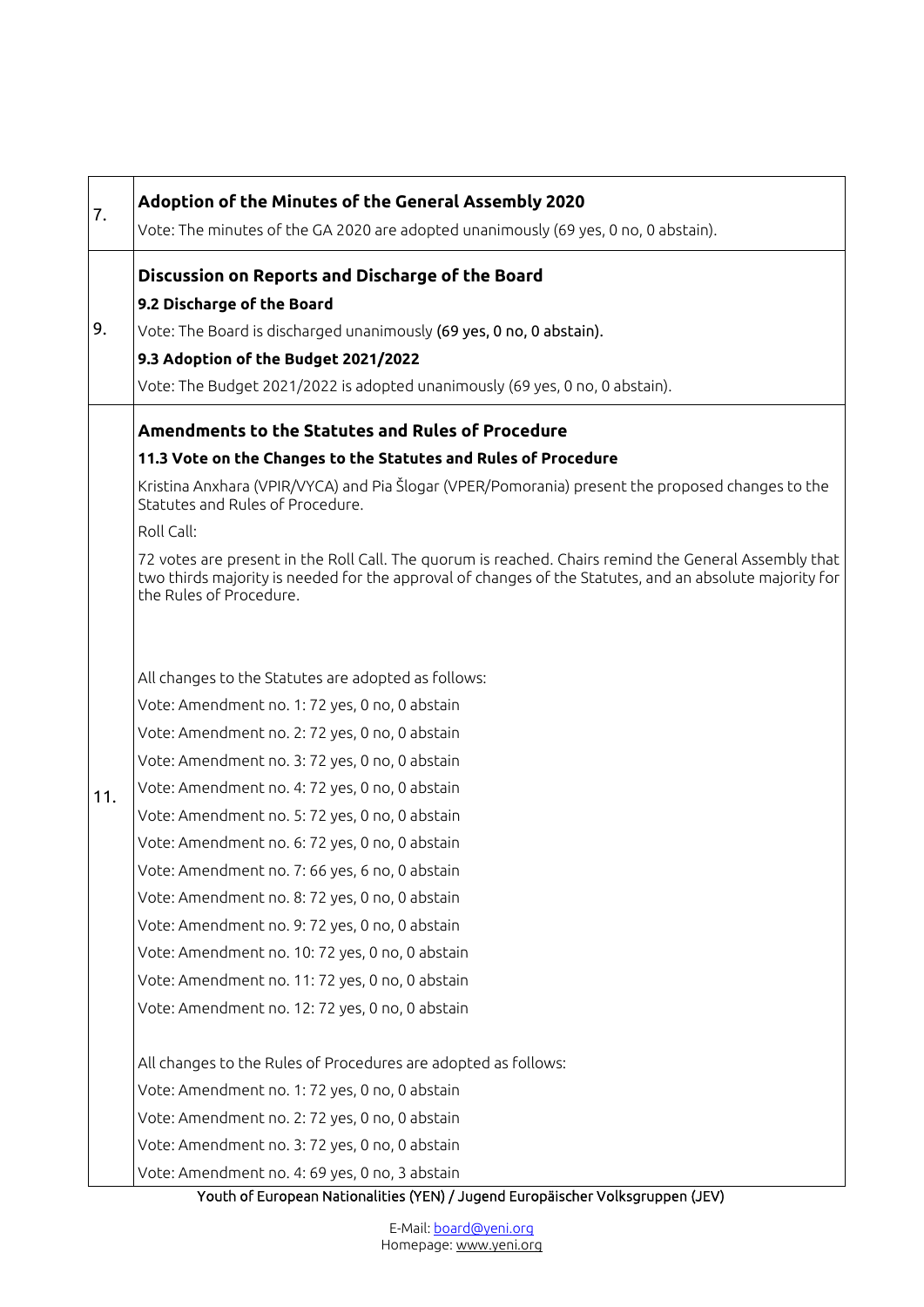|     | Vote: Amendment no. 5: 72 yes, 0 no, 0 abstain                                                                                                                                               |
|-----|----------------------------------------------------------------------------------------------------------------------------------------------------------------------------------------------|
|     | Vote: Amendment no. 6: 72 yes, 0 no, 0 abstain                                                                                                                                               |
|     | Vote: Amendment no. 7: 72 yes, 0 no, 0 abstain                                                                                                                                               |
|     | Vote: Amendment no. 8: 72 yes, 0 no, 0 abstain                                                                                                                                               |
|     | Vote: Amendment no. 9: 72 yes, 0 no, 0 abstain                                                                                                                                               |
|     | Vote: Amendment no. 10: 72 yes, 0 no, 0 abstain                                                                                                                                              |
|     | Vote: Amendment no. 11: 72 yes, 0 no, 0 abstain                                                                                                                                              |
|     | Vote: Amendment no. 12: 72 yes, 0 no, 0 abstain                                                                                                                                              |
|     | Vote: Amendment no. 13: 72 yes, 0 no, 0 abstain                                                                                                                                              |
|     | Vote: Amendment no. 14: 72 yes, 0 no, 0 abstain                                                                                                                                              |
|     | Vote: Amendment no. 15: 72 yes, 0 no, 0 abstain                                                                                                                                              |
|     | 11.4 Vote on the new version of Statutes and Rules of Procedure                                                                                                                              |
|     | Vote: The Statutes are adopted (66 yes, 0 no, 0 abstain). - 6 invalid                                                                                                                        |
|     | Vote: The Rules of Procedure are adopted (66 yes, 0 no, 0 abstain) - 6 invalid                                                                                                               |
|     |                                                                                                                                                                                              |
|     | Work Plans of YEN 2021/2022                                                                                                                                                                  |
| 12. | 12.5 Adoption of the Work Plans for 2021/2022                                                                                                                                                |
|     | Roll Call is done. 72 votes are present. Quorum is reached.                                                                                                                                  |
|     | Vote: The Work Plan 2021/2022 and the Work Plans of the Working Groups (Communication, Minority<br>Rights and Politics, Member Integration) have been adopted. (72 yes, 0 no, 0 abstention). |
|     | Membership                                                                                                                                                                                   |
|     | 13.4 Vote on the Membership Applications                                                                                                                                                     |
|     | Vote: ADJ is accepted as an Ordinary Member (69 yes, 3 no, 0 abstain).                                                                                                                       |
|     | Vote: Kenstroll Breizh is accepted as Ordinary Member (72 yes, 0 no, 0 abstain)                                                                                                              |
| 13. | 13.5 Discussion and Vote on the Changes in the Membership Status of Non-Active MOs                                                                                                           |
|     | Vote: The proposal to not downgrade CroV to Extraordinary Members is adopted (72 yes, 0 no, 0<br>abstain)                                                                                    |
|     | 13.6 Presentation and Vote on Partnerships                                                                                                                                                   |
|     | The partnership with Terne Roma Südniedersachsen e.V. has been adopted (72 yes, 0 no, 0 abstain).                                                                                            |
|     |                                                                                                                                                                                              |